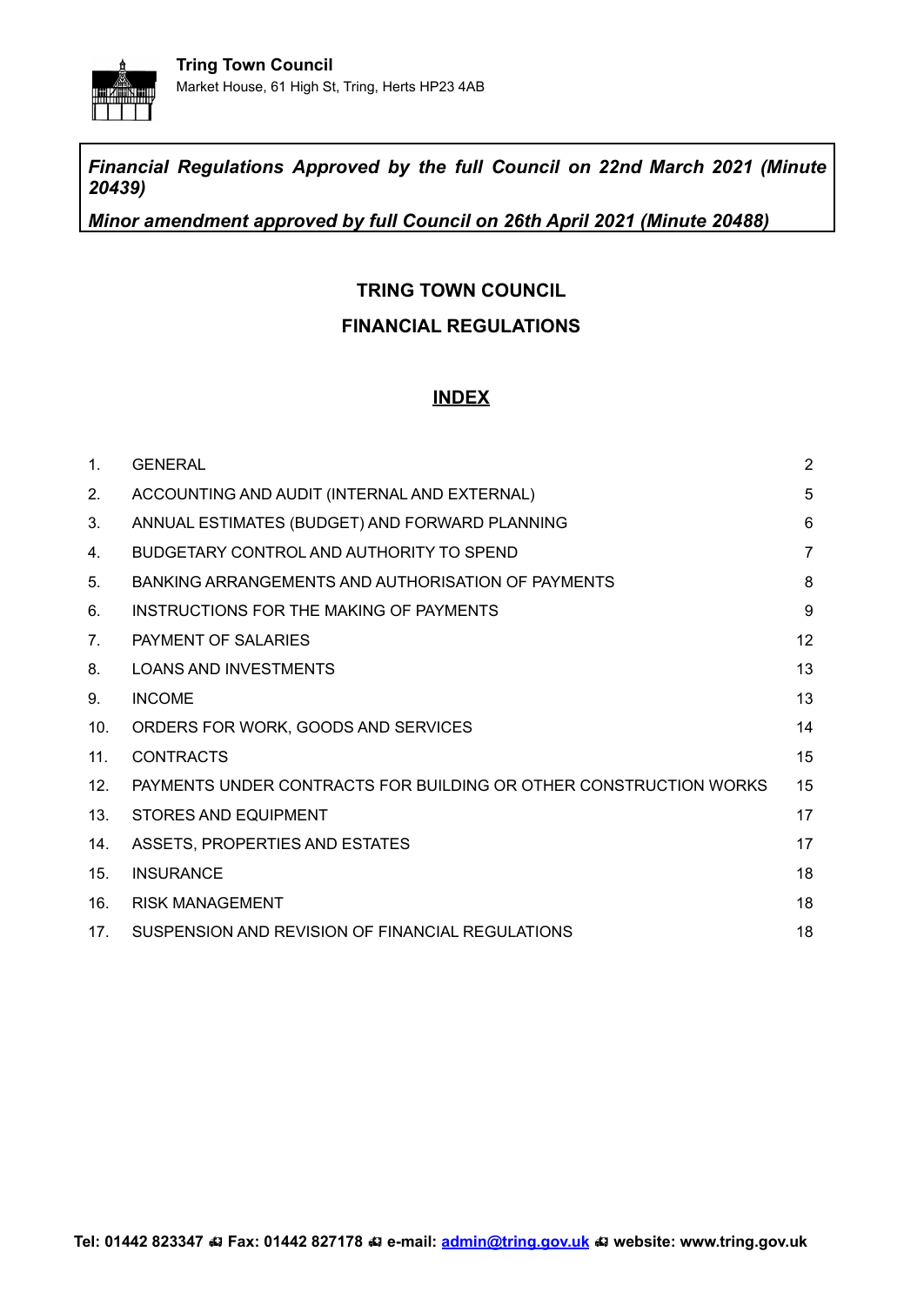### <span id="page-1-0"></span>**1. GENERAL**

- 1.1. These financial regulations govern the conduct of financial management by the council and may only be amended or varied by resolution of the council. Financial regulations are one of the council's three governing policy documents providing procedural guidance for members and officers. Financial regulations must be observed in conjunction with the council's standing orders and any individual financial regulations relating to contracts.
- 1.2. The council is responsible in law for ensuring that its financial management is adequate and effective and that the council has a sound system of internal control which facilitates the effective exercise of the council's functions, including arrangements for the management of risk.
- 1.3. The council's accounting control systems must include measures:
	- for the timely production of accounts;
	- that provide for the safe and efficient safeguarding of public money;
	- to prevent and detect inaccuracy and fraud; and
	- identifying the duties of officers.
- 1.4. These financial regulations demonstrate how the council meets these responsibilities and requirements.
- 1.5. At least once a year, prior to approving the Annual Governance Statement, the council must review the effectiveness of its system of internal control which shall be in accordance with proper practices.
- 1.6. Deliberate or wilful breach of these Regulations by an employee may give rise to disciplinary proceedings.
- 1.7. Members of Council are expected to follow the instructions within these Regulations and not to entice employees to breach them. Failure to follow instructions within these Regulations brings the office of councillor into disrepute.
- 1.8. The Responsible Financial Officer (RFO) holds a statutory office to be appointed by the council. The Clerk has been appointed as RFO for this council and these regulations will apply accordingly.
- 1.9. The RFO;
	- acts under the policy direction of the council;
	- administers the council's financial affairs in accordance with all Acts, Regulations and proper practices;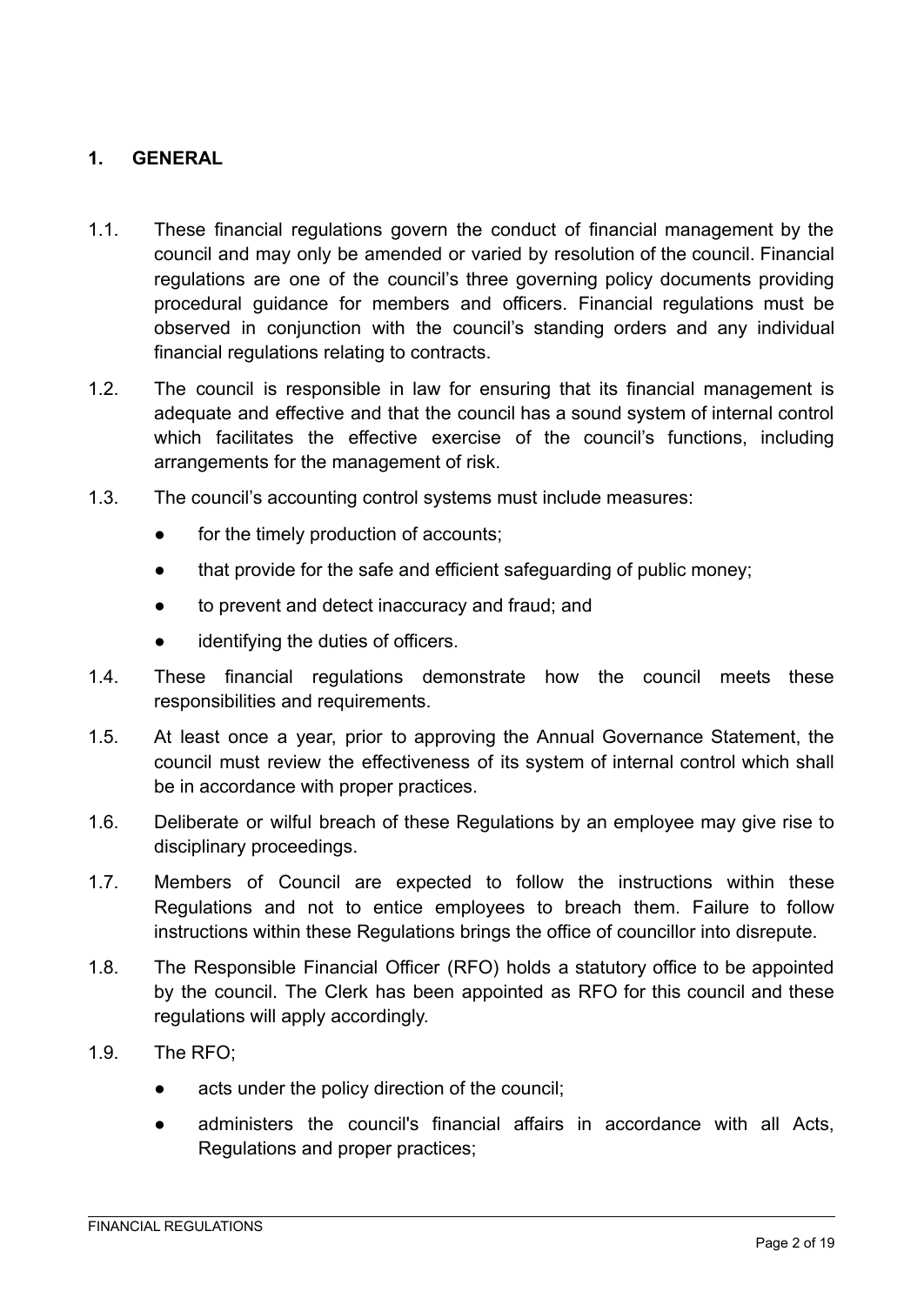- determines on behalf of the council its accounting records and accounting control systems;
- ensures the accounting control systems are observed;
- maintains the accounting records of the council up to date in accordance with proper practices;
- assists the council to secure economy, efficiency and effectiveness in the use of its resources; and
- produces financial management information as required by the council.
- 1.10. The accounting records determined by the RFO shall be sufficient to show and explain the council's transactions and to enable the RFO to ensure that any income and expenditure account and statement of balances, or record of receipts and payments and additional information, as the case may be, or management information prepared for the council from time to time comply with the Accounts and Audit Regulations.
- 1.11. The accounting records determined by the RFO shall in particular contain:
	- entries from day to day of all sums of money received and expended by the council and the matters to which the income and expenditure or receipts and payments account relate;
	- a record of the assets and liabilities of the council; and
	- wherever relevant, a record of the council's income and expenditure in relation to claims made, or to be made, for any contribution, grant or subsidy.
- 1.12. The accounting control systems determined by the RFO shall include:
	- procedures to ensure that the financial transactions of the council are recorded as soon as reasonably practicable and as accurately and reasonably as possible;
	- procedures to enable the prevention and detection of inaccuracies and fraud and the ability to reconstruct any lost records;
	- identification of the duties of officers dealing with financial transactions and division of responsibilities of those officers in relation to significant transactions;
	- procedures to ensure that uncollectable amounts, including any bad debts are not submitted to the council for approval to be written off except with the approval of the RFO and that the approvals are shown in the accounting records; and
	- measures to ensure that risk is properly managed.
- 1.13. The council is not empowered by these Regulations or otherwise to delegate certain specified decisions. In particular any decision regarding: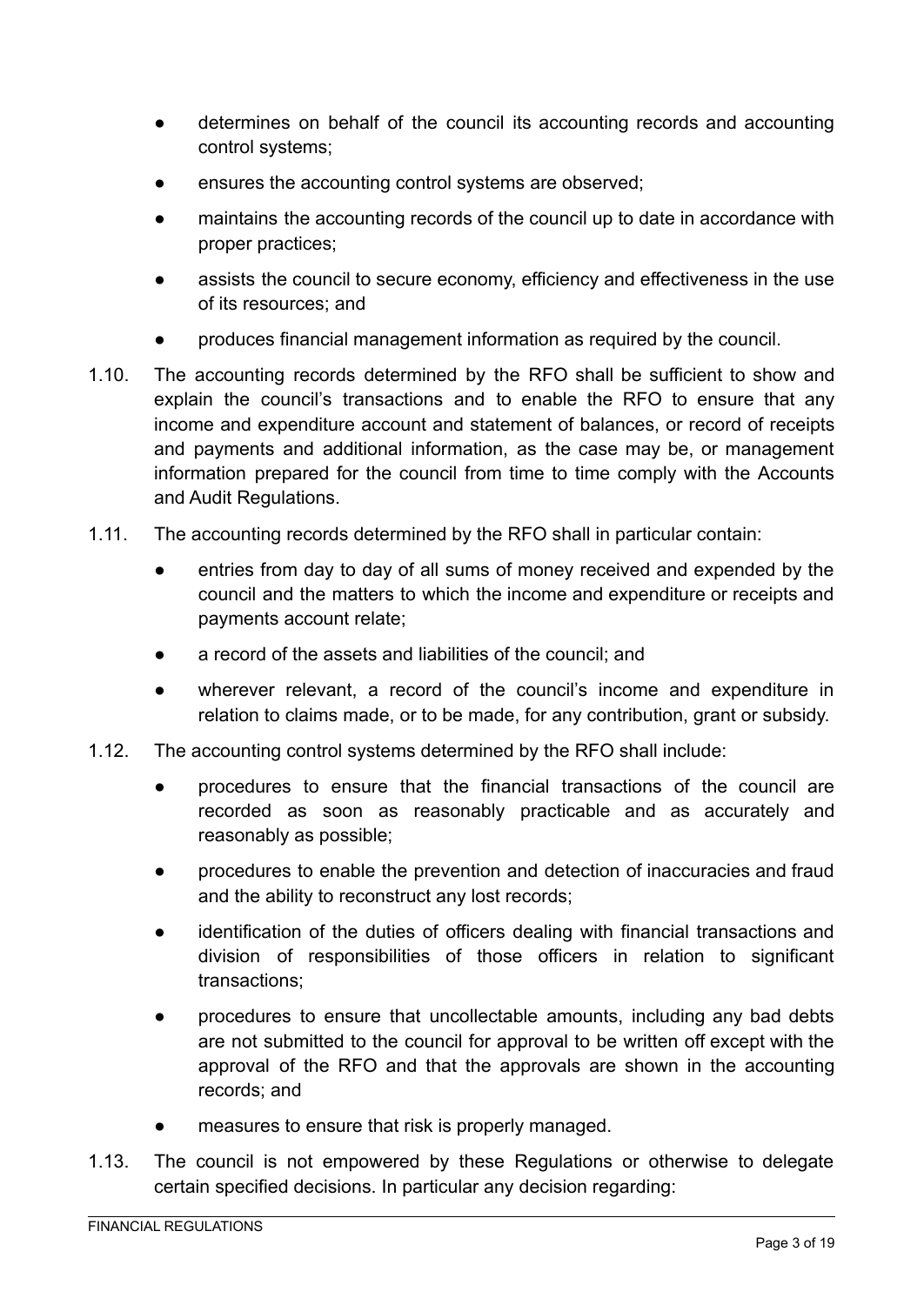- setting the final budget or the precept (council tax requirement);
- approving accounting statements;
- approving an annual governance statement;
- borrowing:
- writing off bad debts;
- declaring eligibility for the General Power of Competence; and
- addressing recommendations in any report from the internal or external auditors,shall be a matter for the full council only.
- 1.14. In addition the council must:
	- determine and keep under regular review the bank mandate for all council bank accounts;
	- approve any grant or a single commitment in excess of £5,000; and
	- in respect of the annual salary for any employee have regard to recommendations about annual salaries of employees made by the relevant committee in accordance with its terms of reference.
- 1.15. In these financial regulations, references to the Accounts and Audit Regulations or 'the regulations' shall mean the regulations issued under the provisions of section 27 of the Audit Commission Act 1998, or any superseding legislation, and then in force unless otherwise specified.

<span id="page-3-0"></span>In these financial regulations the term 'proper practice' or 'proper practices' shall refer to guidance issued in *Governance and Accountability for Local Councils - a Practitioners' Guide (England)* issued by the Joint Practitioners Advisory Group (JPAG), available from the websites of NALC and the Society for Local Council Clerks (SLCC).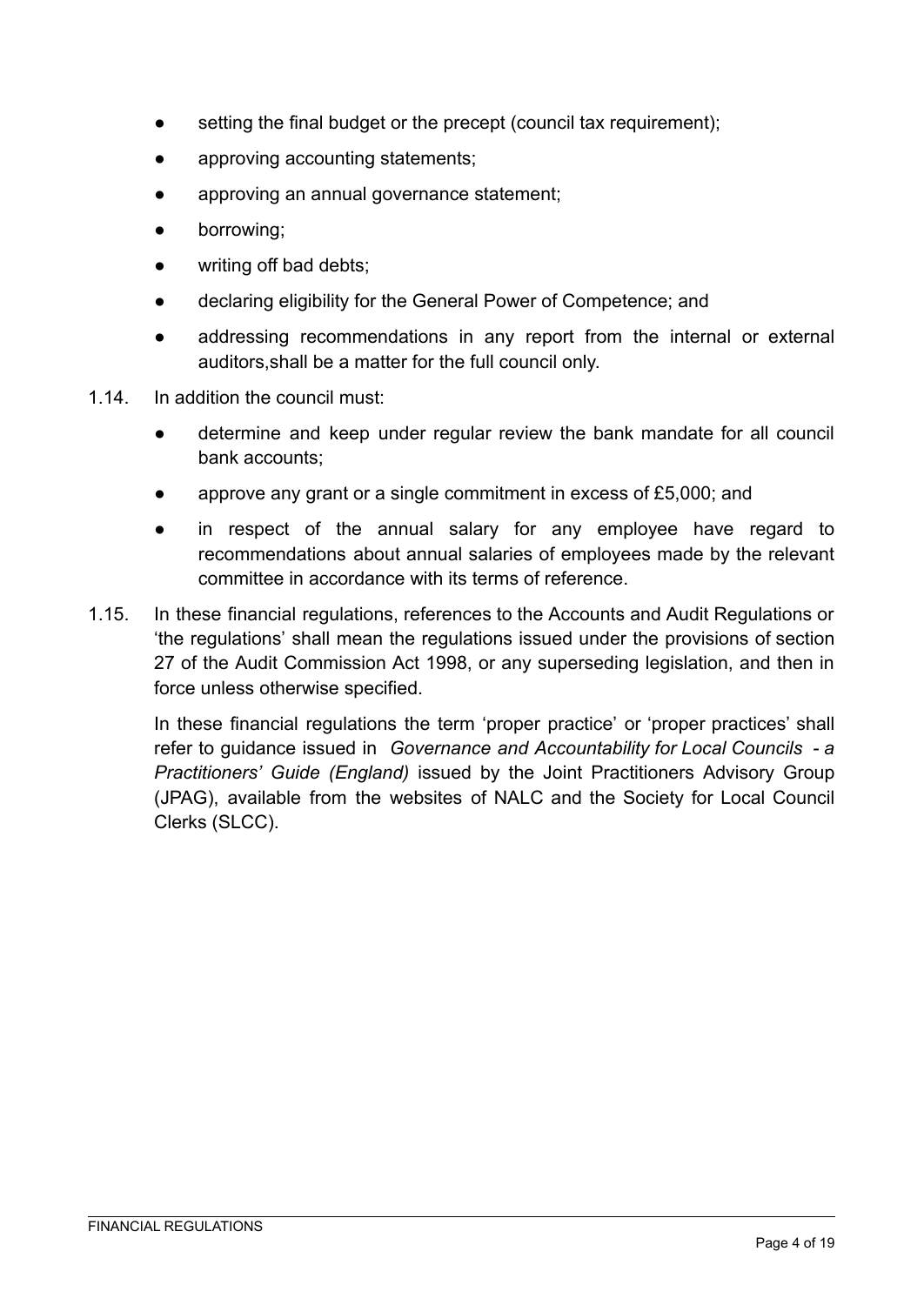# **2. ACCOUNTING AND AUDIT (INTERNAL AND EXTERNAL)**

- 2.1. All accounting procedures and financial records of the council shall be determined by the RFO in accordance with the Accounts and Audit Regulations, appropriate guidance and proper practices.
- 2.2. On a regular basis, at least once in each quarter, and at each financial year end, a member other than the Mayor or a cheque signatory shall be appointed to verify bank reconciliations (for all accounts) produced by the RFO (Usually the Chair of the Finance & Policy Committee). The member shall sign the reconciliations and the original bank statements (or similar document) as evidence of verification. This activity shall on conclusion be reported, including any exceptions, to and noted by the council.
- 2.3. The RFO shall complete the annual statement of accounts, annual report, and any related documents of the council contained in the Annual Return (as specified in proper practices) as soon as practicable after the end of the financial year and having certified the accounts shall submit them and report thereon to the council within the timescales set by the Accounts and Audit Regulations.
- 2.4. The council shall ensure that there is an adequate and effective system of internal audit of its accounting records, and of its system of internal control in accordance with proper practices. Any officer or member of the council shall make available such documents and records as appear to the council to be necessary for the purpose of the audit and shall, as directed by the council, supply the RFO, internal auditor, or external auditor with such information and explanation as the council considers necessary for that purpose.
- 2.5. The internal auditor shall be appointed by and shall carry out the work in relation to internal controls required by the council in accordance with proper practices.
- 2.6. The internal auditor shall:
	- be competent and independent of the financial operations of the council;
	- report to council in writing, or in person, on a regular basis with a minimum of one annual written report during each financial year;
	- to demonstrate competence, objectivity and independence, be free from any actual or perceived conflicts of interest, including those arising from family relationships; and
	- have no involvement in the financial decision making, management or control of the council.
- 2.7. Internal or external auditors may not under any circumstances:
	- perform any operational duties for the council;
	- initiate or approve accounting transactions; or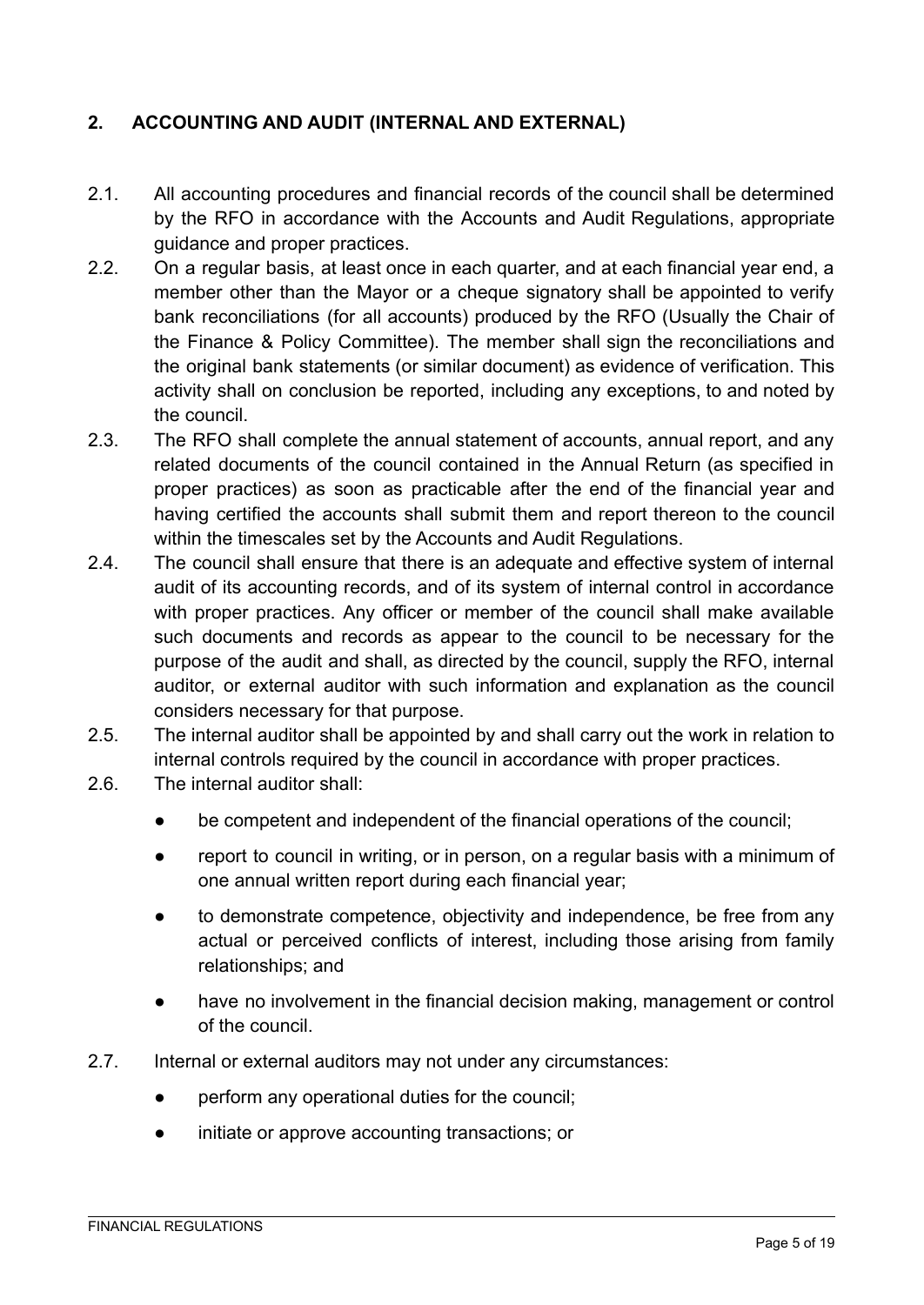- direct the activities of any council employee, except to the extent that such employees have been appropriately assigned to assist the internal auditor.
- 2.8. For the avoidance of doubt, in relation to internal audit the terms 'independent' and 'independence' shall have the same meaning as is described in proper practices.
- 2.9. The RFO shall make arrangements for the exercise of electors' rights in relation to the accounts including the opportunity to inspect the accounts, books, and vouchers and display or publish any notices and statements of account required by Audit Commission Act 1998, or any superseding legislation, and the Accounts and Audit Regulations.
- 2.10. The RFO shall, without undue delay, bring to the attention of all councillors any correspondence or report from internal or external auditors.

# <span id="page-5-0"></span>**3. ANNUAL ESTIMATES (BUDGET) AND FORWARD PLANNING**

- 3.1. Each committee shall review its forecast of receipts and payments. Having regard to the forecast, it shall thereafter formulate and submit proposals for the following financial year to the council not later than the end of November each year including any proposals for revising the forecast.
- 3.2. The RFO must each year, by no later than November, prepare detailed estimates of all receipts and payments including the use of reserves and all sources of funding for the following financial year in the form of a budget to be considered by the Finance & Policy Committee.
- 3.3. The council shall consider annual budget proposals including recommendations for the use of reserves and sources of funding.
- 3.4. The council shall fix the precept (council tax requirement), and relevant basic amount of council tax to be levied for the ensuing financial year not later than by the end of January each year. The RFO shall issue the precept to the billing authority and shall supply each member with a copy of the approved budget.
- <span id="page-5-1"></span>3.5. The approved annual budget shall form the basis of financial control for the ensuing year.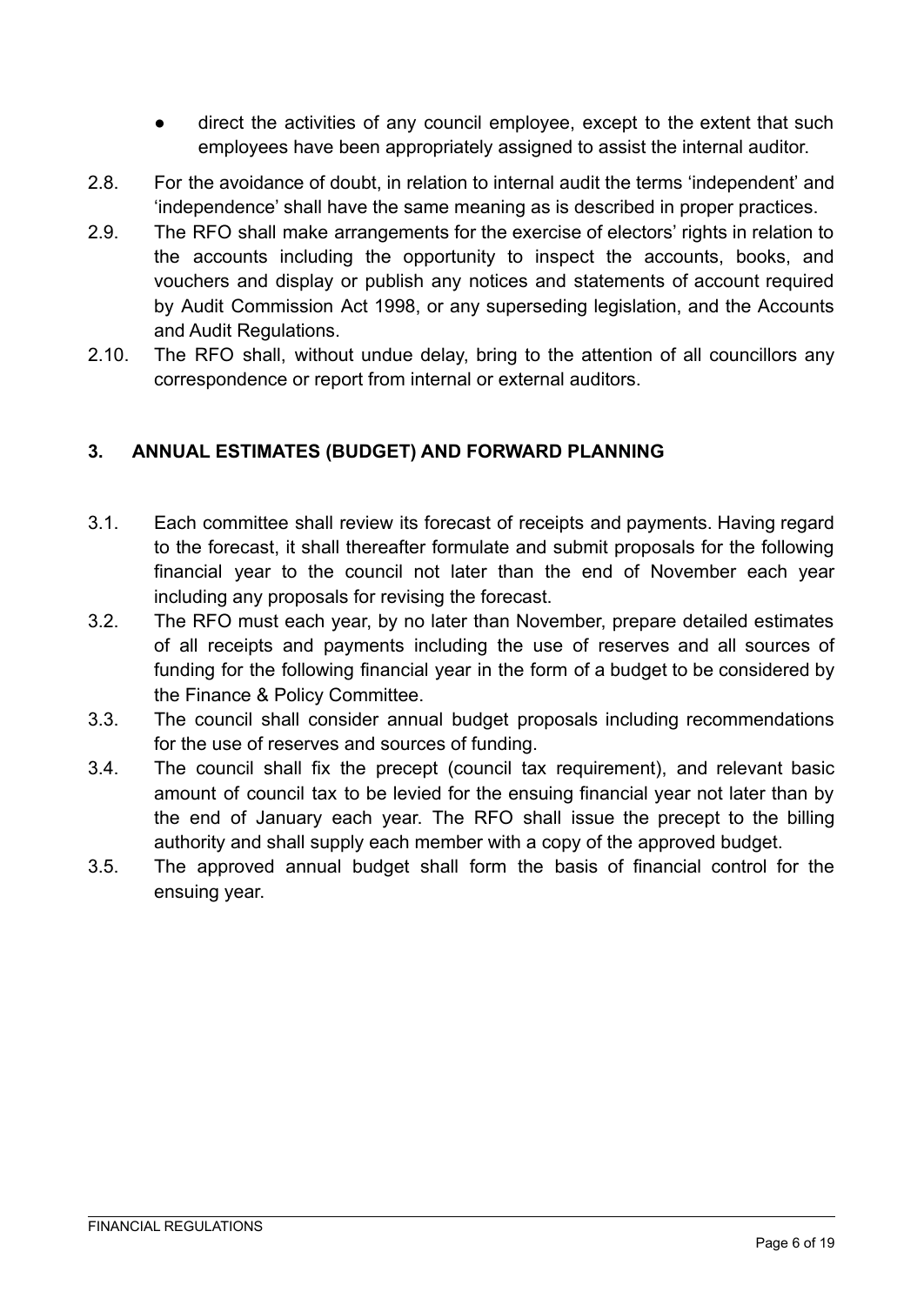### **4. BUDGETARY CONTROL AND AUTHORITY TO SPEND**

- 4.1. Expenditure on revenue items may be authorised up to the amounts included for that class of expenditure in the approved budget. This authority is to be determined by:
	- the council for all items over £5,000;
	- a duly delegated committee of the council for items over £500; or
	- the Clerk, in conjunction with Mayor or Chairman of the appropriate committee, for any items below £500.

Such authority is to be evidenced by a minute or by an authorisation slip duly signed by the Clerk, and where necessary also by the appropriate Chairman.

Contracts may not be disaggregated to avoid controls imposed by these regulations.

- 4.2. No expenditure may be authorised that will exceed the amount provided in the revenue budget for that class of expenditure other than by resolution of the council, or duly delegated committee. During the budget year and with the approval of council having considered fully the implications for public services, unspent and available amounts may be moved to other budget headings or to an earmarked reserve as appropriate ('virement').
- 4.3. Unspent provisions in the revenue budget shall not be carried forward to a subsequent year, unless by specific approval of the Council*.*
- 4.4. The salary budgets are to be reviewed at least annually in October for the following financial year and such review shall be evidenced by a hard copy schedule signed by the Clerk and the Mayor or Chairman of the relevant committee. The RFO will inform committees of any changes impacting on their budget requirement for the coming year in good time.
- 4.5. The Clerk may incur expenditure on behalf of the Council which is necessary to carry out any repair replacement or other work which is of such urgency that it must be done at once, whether or not there is any budgetary provision for the expenditure, subject to a limit of £2,500. The Clerk shall report the action to the appropriate committee or Council as soon as practicable thereafter.
- 4.6. No expenditure shall be authorised in relation to any capital project and no contract entered into or tender accepted involving capital expenditure unless the council is satisfied that the necessary funds are available and the requisite borrowing approval has been obtained.
- 4.7. All capital works shall be administered in accordance with Standing Orders and Financial Regulations.
- 4.8. The RFO shall regularly provide the council with a statement of receipts and payments to date under each head of the budgets, comparing actual expenditure to the appropriate date against that planned as shown in the budget. These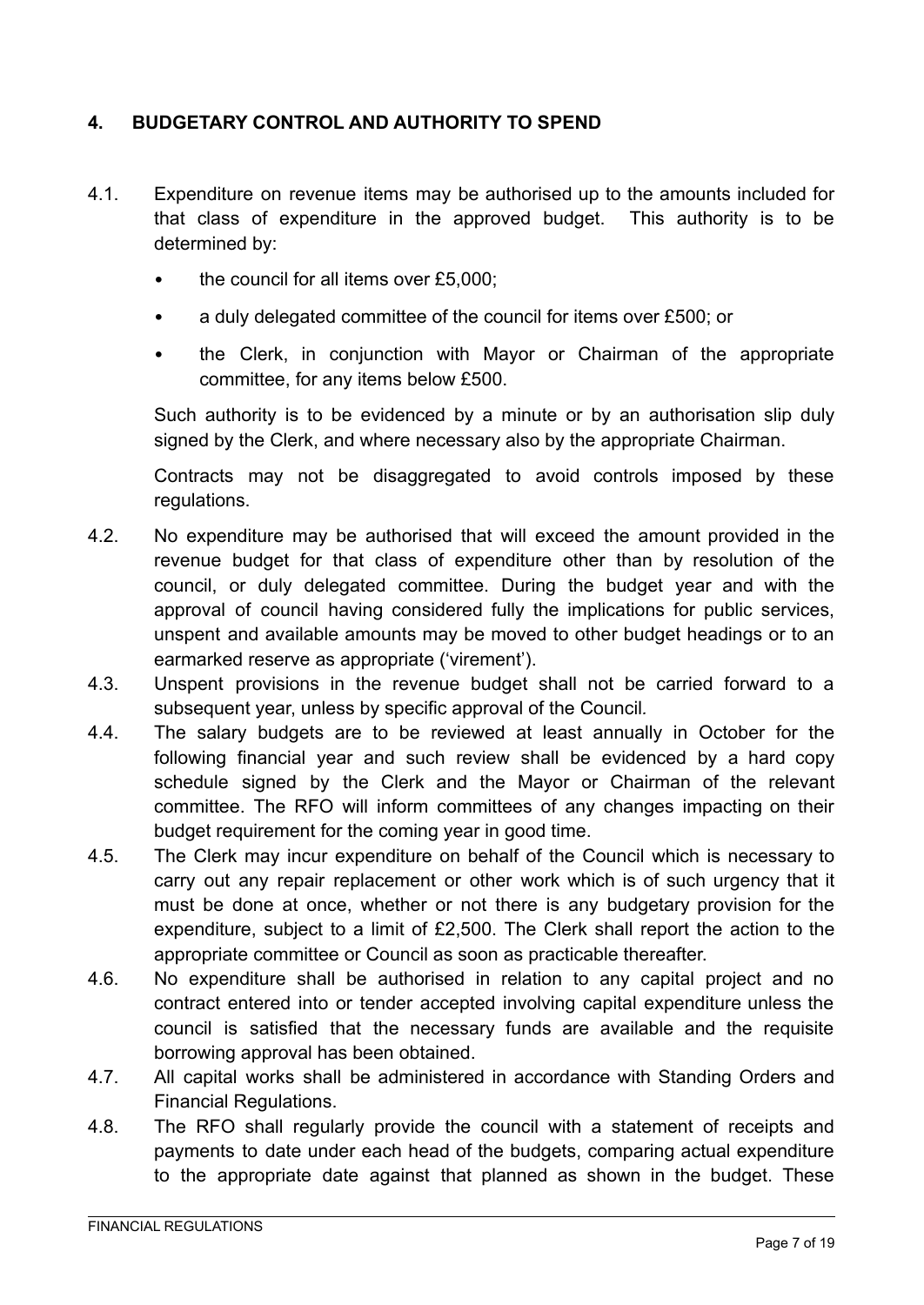statements are to be prepared at least at the end of each financial quarter and shall show explanations of material variances. For this purpose "material" shall be in excess of £250 or 15% of the budget.

4.9. Changes in earmarked reserves shall be approved by council as part of the budgetary control process.

# <span id="page-7-0"></span>**5. BANKING ARRANGEMENTS AND AUTHORISATION OF PAYMENTS**

- 5.1. The council's banking arrangements, including the bank mandate, shall be made by the RFO and approved by the council; banking arrangements may not be delegated to a committee. They shall be regularly reviewed for safety and efficiency.
- 5.2. The RFO shall prepare a schedule of payments requiring authorisation, forming part of the Agenda for the Meeting and present the schedule to council. The council shall review the schedule for compliance and, having satisfied itself shall authorise payment by a resolution of the council. The approved schedule shall be ruled off and initialled by the Mayor. Personal payments (including salaries, wages, expenses and any payment made in relation to the termination of a contract of employment) may be summarised to remove public access to any personal information.
- 5.3. All invoices for payment shall be examined, verified and certified by the RFO to confirm that the work, goods or services to which each invoice relates has been received, carried out, examined and represents expenditure previously approved by the council.
- 5.4. The RFO shall examine invoices for arithmetical accuracy and analyse them to the appropriate expenditure heading. The RFO shall take all steps to pay all invoices submitted, and which are in order, at the next available council meeting.
- 5.5. The Clerk and RFO shall have delegated authority to authorise the payment of items only in the following circumstances:
	- a) If a payment is necessary to avoid a charge to interest under the Late Payment of Commercial Debts (Interest) Act 1998, and the due date for payment is before the next scheduled Meeting of council, where the Clerk and RFO certify that there is no dispute or other reason to delay payment, provided that a list of such payments shall be submitted to the next appropriate meeting of council;
	- b) An expenditure item authorised under 5.6 below (continuing contracts and obligations) provided that a list of such payments shall be submitted to the next appropriate meeting of council; or
	- c) fund transfers within the councils banking arrangements up to the sum of £10,000, provided that a list of such payments shall be submitted to the next appropriate meeting of council.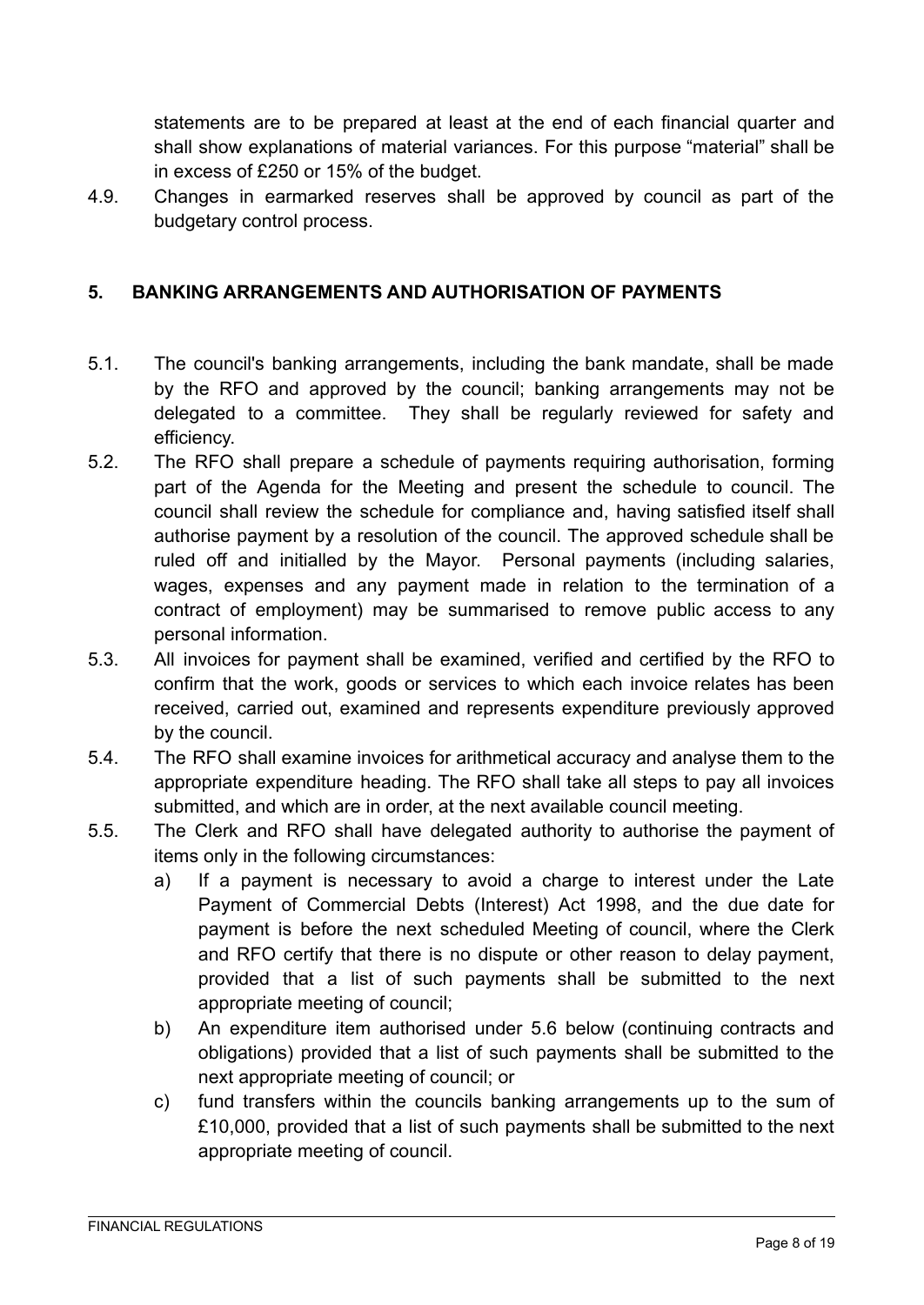- 5.6. For each financial year the Clerk and RFO shall draw up a list of due payments which arise on a regular basis as the result of a continuing contract, statutory duty, or obligation (such as but not exclusively, Salaries, PAYE and NI, Superannuation Fund and regular maintenance contracts and the like) for which council, or a duly authorised committee, may authorise payment for the year provided that the requirements of regulation 4.1 (Budgetary Controls) are adhered to, provided also that a list of such payments shall be submitted to the next appropriate meeting of council.
- 5.7. A record of regular payments made under 5.6 above shall be drawn up and be signed by two members on each and every occasion when payment is authorised - thus controlling the risk of duplicated payments being authorised and / or made.
- 5.8. In respect of grants a duly authorised committee shall approve expenditure within any limits set by council and in accordance with any policy statement approved by council. Any Revenue or Capital Grant in excess of £5,000 shall before payment, be subject to ratification by resolution of the council.
- 5.9. Members are subject to the Code of Conduct that has been adopted by the council and shall comply with the Code and Standing Orders when a decision to authorise or instruct payment is made in respect of a matter in which they have a disclosable pecuniary or other interest, unless a dispensation has been granted.
- 5.10. The council will aim to rotate the duties of members in these Regulations so that onerous duties are shared out as evenly as possible over time.
- 5.11. Any changes in the recorded details of suppliers, such as bank account records, shall be approved in writing by a Member.

# **6. INSTRUCTIONS FOR THE MAKING OF PAYMENTS**

- 6.1. The council will make safe and efficient arrangements for the making of its payments.
- 6.2. Following authorisation under Financial Regulation 5 above, the council, a duly delegated committee or, if so delegated, the Clerk or RFO shall give instruction that a payment shall be made.
- 6.3. All payments shall be effected by cheque or other instructions to the council's bankers, or otherwise, in accordance with a resolution of council or duly delegated committee.
- 6.4. Cheques or orders for payment drawn on the bank account in accordance with the schedule as presented to council or committee shall be signed by two members of council, and countersigned by the Clerk, in accordance with a resolution instructing that payment. A member who is a bank signatory, having a connection by virtue of family or business relationships with the beneficiary of a payment, should not, under normal circumstances, be a signatory to the payment in question.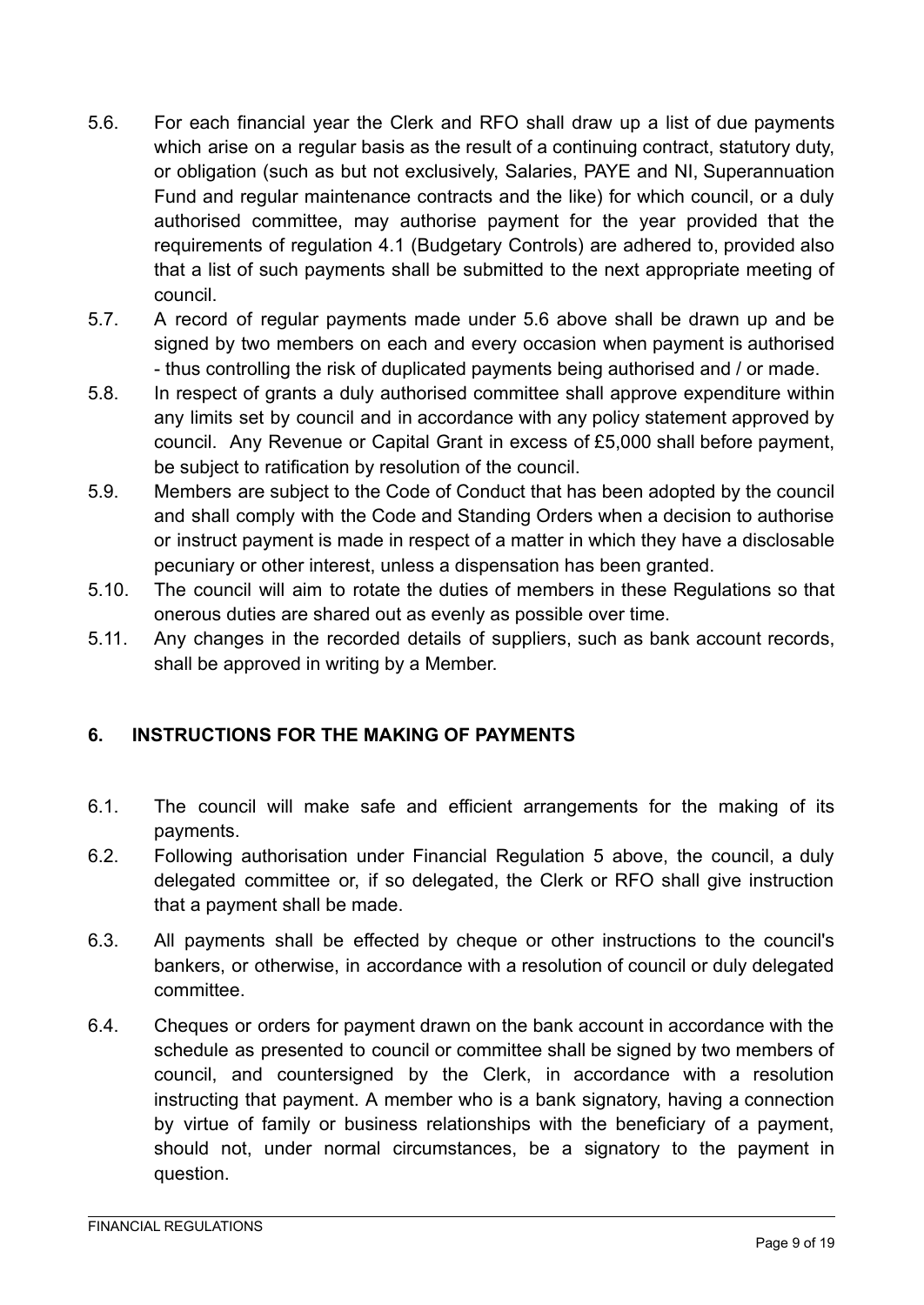- 6.5. To indicate agreement of the details shown on the cheque or order for payment with the counterfoil and the invoice or similar documentation, the signatories shall each also initial the cheque counterfoil.
- 6.6. Cheques or orders for payment shall not normally be presented for signature other than at a council or committee meeting (including immediately before or after such a meeting). Any signatures obtained away from such meetings shall be reported to the council at the next convenient meeting.
- 6.7. If thought appropriate by the council, payment for utility supplies (energy, telephone and water) and any National Non-Domestic Rates may be made by variable direct debit provided that the instructions are signed by two members and any payments are reported to council as made. The approval of the use of a variable direct debit shall be renewed by resolution of the council every year.
- 6.8. If thought appropriate by the council, payment for certain items (principally salaries) may be made by banker's standing order provided that the instructions are signed, or otherwise evidenced by two members are retained and any payments are reported to council as made. The approval of the use of a banker's standing order shall be renewed by resolution of the council of the council every year.
- 6.9. If thought appropriate by the council, payment for certain items may be made by BACS or CHAPS methods provided that the instructions for each payment are signed, or otherwise evidenced, by two authorised bank signatories are retained and any payments are reported to council as made. The approval of the use of BACS or CHAPS shall be renewed by resolution of the council of the council every year.
- 6.10. If thought appropriate by the council payment for certain items may be made by internet banking transfer provided evidence is retained showing which members approved the payment.
- 6.11. Where the use of a personal identification number (PIN) or other password(s) is required, e.g. for access to the council's records on a computer, a note shall be made of the PIN and passwords that is kept securely.
	- a) Only the Clerk, Deputy Clerk and the Mayor are to have access to that secure place
	- b) On appointment the Mayor will be informed of the note and given access to the secure place
	- c) A record of the briefing shall be made.
- 6.12. No employee or councillor shall disclose any PIN or password, relevant to the working of the council or its bank accounts, to any person not authorised in writing by the council or a duly delegated committee.
- 6.13. Regular back-up copies of the records on any computer shall be made and shall be stored securely away from the computer in question, and preferably off site.
- 6.14. The council, and any members using computers for the council's financial business, shall ensure that anti-virus, anti-spyware and firewall, software with automatic updates, together with a high level of security, is used.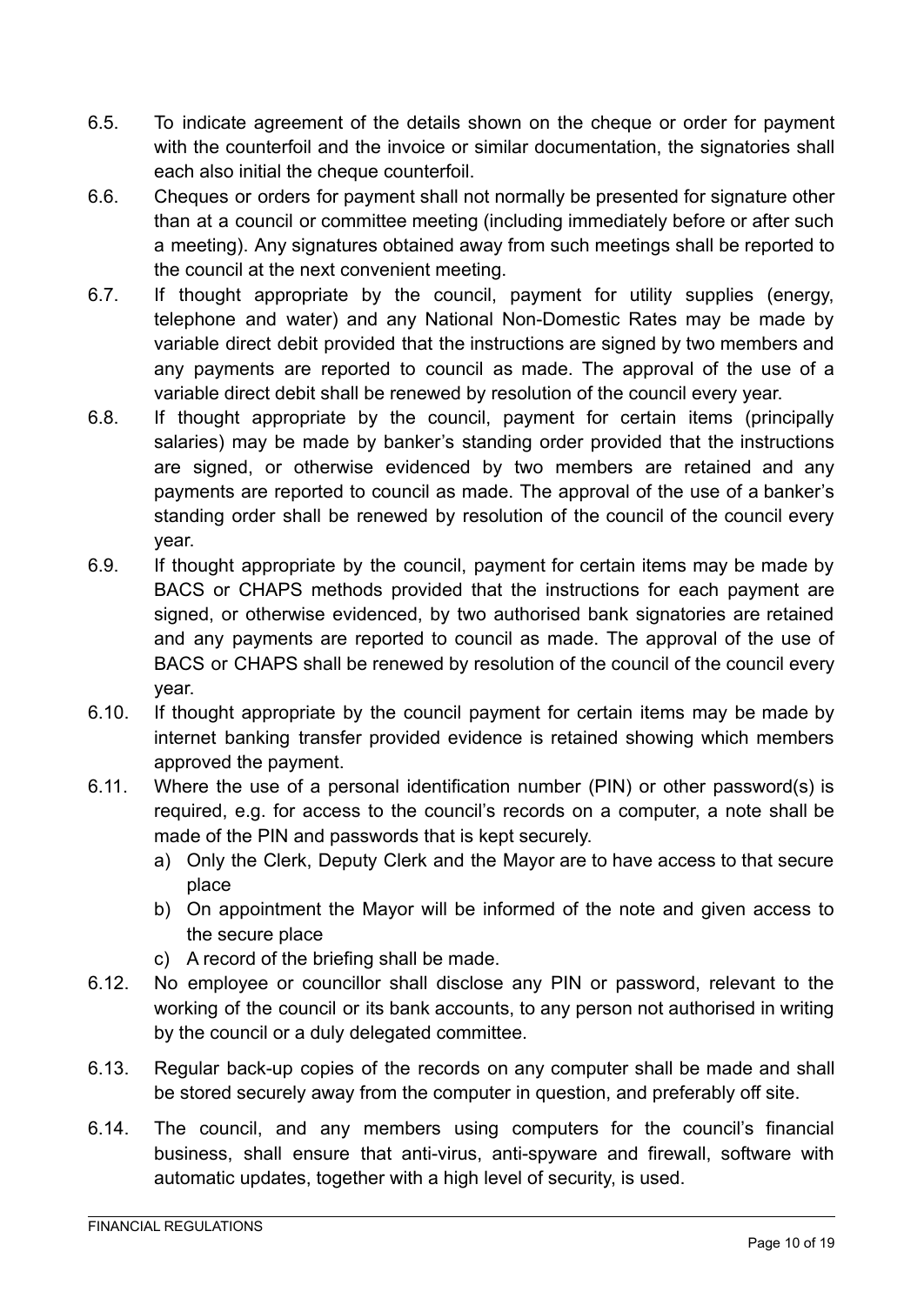- 6.15. Where internet banking arrangements are made with any bank, the RFO shall be appointed as the Service Administrator. The bank mandate approved by the council shall identify a number of councillors who will be authorised to approve transactions on those accounts. The bank mandate will state clearly the amounts of payments that can be instructed by the use of the Service Administrator alone, or by the Service Administrator with a stated number of approvals.
- 6.16. Access to any internet banking accounts will be directly to the access page (which may be saved under "favourites"), and not through a search engine or e-mail link. Remembered or saved passwords facilities must not be used on any computer used for council banking work. Breach of this Regulation will be treated as a very serious matter under these regulations.
- 6.17. Changes to account details for suppliers, which are used for internet banking may only be changed on written hard copy notification by the supplier and supported by hard copy authority for change signed by the RFO. A programme of regular checks of standing data with suppliers will be followed.
- 6.18. Any Debit Card issued for use will be specifically restricted to the Clerk and will also be restricted to a single transaction maximum value of £500 unless authorised by council or finance and policy committee in writing before any order is placed.
- 6.19. A pre-paid debit card may be issued to employees with varying limits. These limits will be set by the Finance & Policy Committee. Transactions and purchases made will be reported to the council and authority for topping-up shall be at the discretion of the Finance & Policy Committee.
- 6.20. A corporate credit card or trade card account opened by the council may be issued to employees with varying limits. Approval for a credit card to be issued to an employee and the credit limit will be given by the Finance & Policy Committee following a recommendation by the Clerk. A condition of approval will be automatic payment in full at each month-end. Personal credit or debit cards of members or staff shall not be used under any circumstances.
- 6.21. The RFO may provide petty cash to officers for the purpose of defraying operational and other expenses. Vouchers for payments made shall be forwarded to the RFO with a claim for reimbursement.
	- a) The RFO shall maintain a petty cash float of £150 for the purpose of defraying operational and other expenses. Vouchers for payments made from petty cash shall be kept to substantiate the payment.
	- b) Income received must not be paid into the petty cash float but must be separately banked, as provided elsewhere in these regulations.
	- c) Payments to maintain the petty cash float shall be shown separately on the schedule of payments presented to council under 5.2 above.

# **7. PAYMENT OF SALARIES**

7.1. As an employer, the council shall make arrangements to meet fully the statutory requirements placed on all employers by PAYE and National Insurance legislation.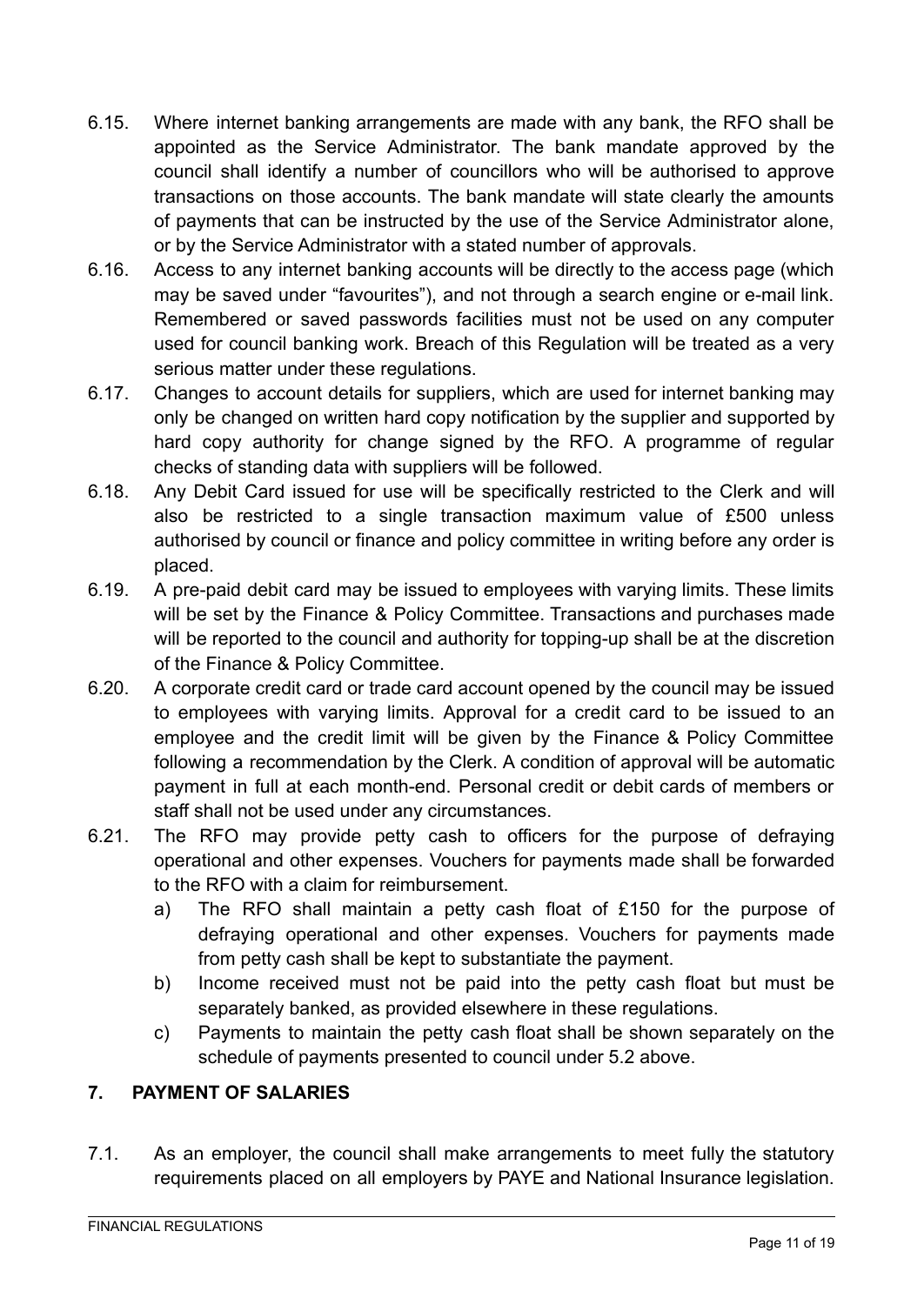The payment of all salaries shall be made in accordance with payroll records and the rules of PAYE and National Insurance currently operating, and salary rates shall be as agreed by council, or duly delegated committee.

- 7.2. Changes to the existing arrangements the payment of salaries is currently contracted out to Moorepay Ltd – shall be approved by the Finance & Policy Committee.
- 7.3. Payment of salaries and payment of deductions from salary such as may be required to be made for tax, national insurance and pension contributions, or similar statutory or discretionary deductions must be made in accordance with the payroll records and on the appropriate dates stipulated in employment contracts, provided that each payment is reported to the next available council meeting, as set out in these regulations above.
- 7.4. No changes shall be made to any employee's pay, emoluments, or terms and conditions of employment without the prior consent of the Staffing & Employment Committee.
- 7.5. Each and every payment to employees of net salary and to the appropriate creditor of the statutory and discretionary deductions shall be recorded in a separate confidential record. This confidential record is not open to inspection or review (under the Freedom of Information Act 2000 or otherwise) other than:
	- a) by any councillor who can demonstrate a need to know;
	- b) by the internal auditor:
	- c) by the external auditor; or
	- d) by any person authorised under Audit Commission Act 1998, or any superseding legislation.
- 7.6. The total of such payments in each calendar month shall be reported with all other payments as made as may be required under these Financial Regulations, to ensure that only payments due for the period have actually been paid.
- 7.7. An effective system of personal performance management should be maintained for the senior officers
- 7.8. Any termination payments shall be supported by a clear business case and reported to the council. Termination payments shall only be authorised by council.
- <span id="page-11-0"></span>7.9. Before employing interim staff the council must consider a full business case.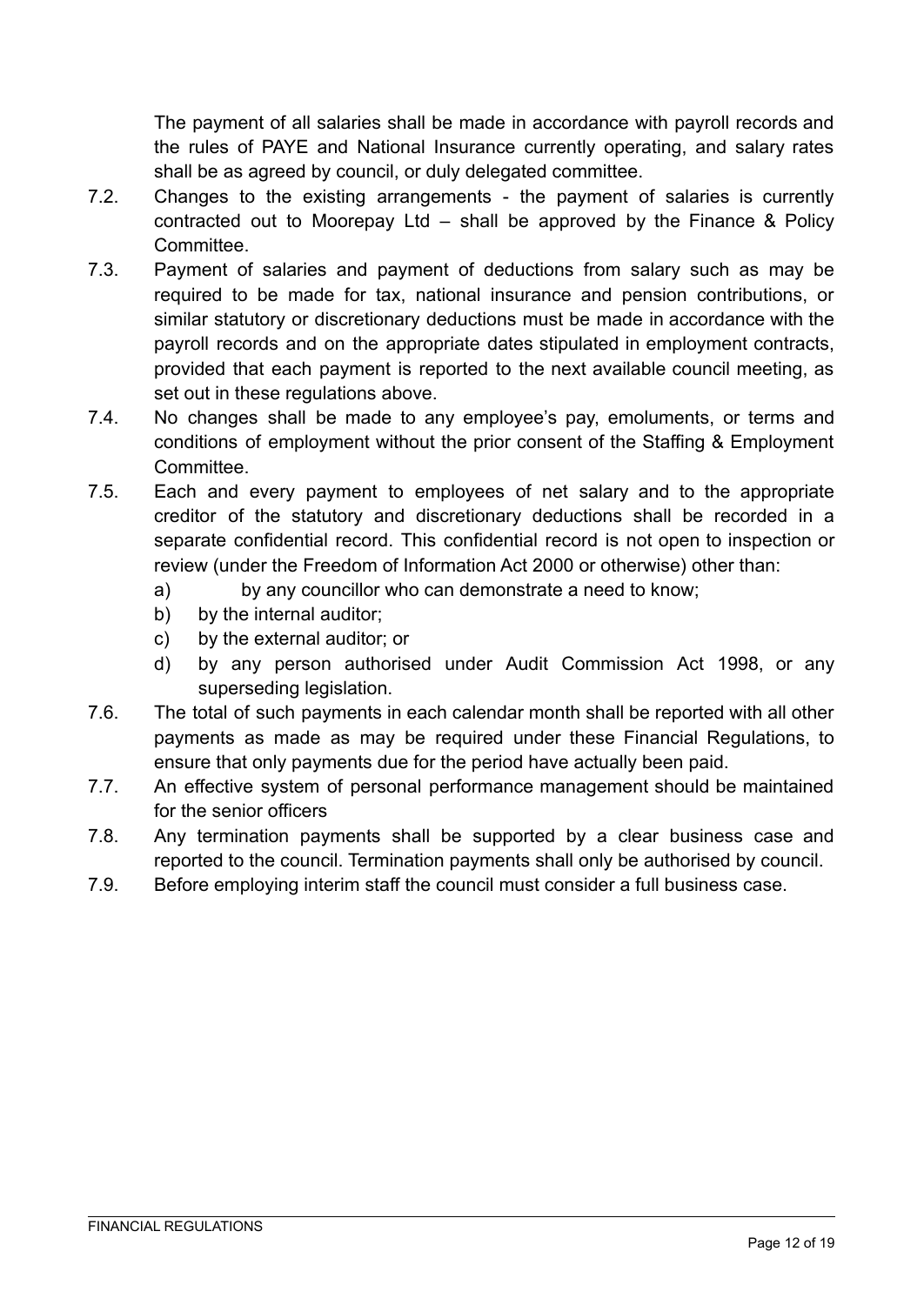### **8. LOANS AND INVESTMENTS**

- 8.1. All borrowings shall be affected in the name of the council, after obtaining any necessary borrowing approval. Any application for borrowing approval shall be approved by Council as to terms and purpose. The application for borrowing approval and subsequent arrangements for the loan shall only be approved by full council.
- 8.2. Any financial arrangement which does not require formal borrowing approval from the Secretary of State (such as Hire Purchase or Leasing of tangible assets) shall be subject to approval by the full council. In each case a report in writing shall be provided to council in respect of value for money for the proposed transaction.
- 8.3. The council will arrange for the Mayor to view statements for all bank and investment accounts on a regular basis.
- 8.4. All loans and investments shall be negotiated in the name of the council and shall be for a set period in accordance with council policy.
- 8.5. The council shall consider the need for a Treasury Investment Policy which, if drawn up, shall be in accordance with relevant regulations, proper practices and guidance. Any Strategy and Policy shall be reviewed by the council at least annually.
- 8.6. All investments of money under the control of the council shall be in the name of the council.
- 8.7. All investment certificates and other documents relating thereto shall be retained in the custody of the RFO.
- 8.8. Payments in respect of short term or long term investments, including transfers between bank accounts held in the same bank, or branch, shall be made in accordance with Regulation 5 (Authorisation of payments) and Regulation 6 (Instructions for payments).

### <span id="page-12-0"></span>**9. INCOME**

- 9.1. The collection of all sums due to the council shall be the responsibility of and under the supervision of the RFO.
- 9.2. Particulars of all charges to be made for work done, services rendered or goods supplied shall be agreed annually by the council, notified to the RFO and the RFO shall be responsible for the collection of all accounts due to the council.
- 9.3. The council will review all fees and charges at least annually, following a report of the Clerk.
- 9.4. Any sums found to be irrecoverable and any bad debts shall be reported to the council and shall be written off in the year.
- 9.5. All sums received on behalf of the council shall be banked intact as directed by the RFO. In all cases, all receipts shall be deposited with the council's bankers with such frequency as the RFO considers necessary.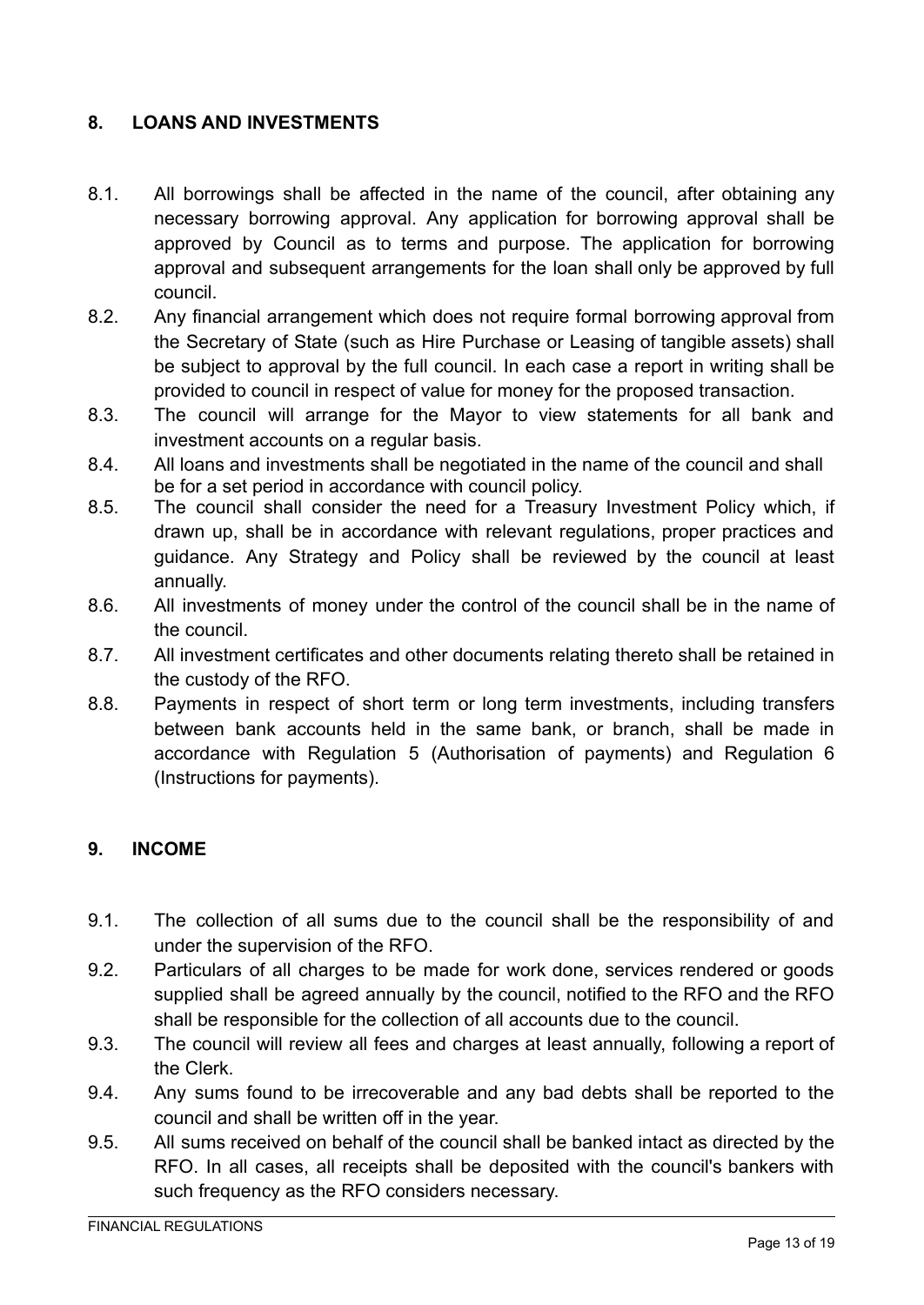- 9.6. The origin of each receipt shall be entered on the paying-in slip.
- 9.7. Personal cheques shall not be cashed out of money held on behalf of the council.
- 9.8. The RFO shall promptly complete any VAT Return that is required. Any repayment claim due in accordance with VAT Act 1994 section 33 shall be made at least annually coinciding with the financial year end.
- 9.9. Where any significant sums of cash are regularly received by the council, the RFO shall take such steps as are agreed by the council to ensure that more than one person is present when the cash is counted in the first instance, that there is a reconciliation to some form of control such as ticket issues, and that appropriate care is taken in the security and safety of individuals banking such cash.

# <span id="page-13-0"></span>**10. ORDERS FOR WORK, GOODS AND SERVICES**

- 10.1. An official order or letter shall be issued for all work, goods and services unless a formal contract is to be prepared or an official order would be inappropriate. Copies of orders shall be retained.
- 10.2. Order books shall be controlled by the RFO.
- 10.3. All members and officers are responsible for obtaining value for money at all times. An officer issuing an official order shall ensure as far as reasonable and practicable that the best available terms are obtained in respect of each transaction, usually by obtaining three or more quotations or estimates from appropriate suppliers, subject to any *de minimis* provisions in Regulation 11.1 below.
- 10.4. A member may not issue an official order or make any contract on behalf of the council.
- <span id="page-13-1"></span>10.5. The RFO shall verify the lawful nature of any proposed purchase before the issue of any order, and in the case of new or infrequent purchases or payments, the RFO shall ensure that the statutory authority shall be reported to the meeting at which the order is approved so that the minutes can record the power being used.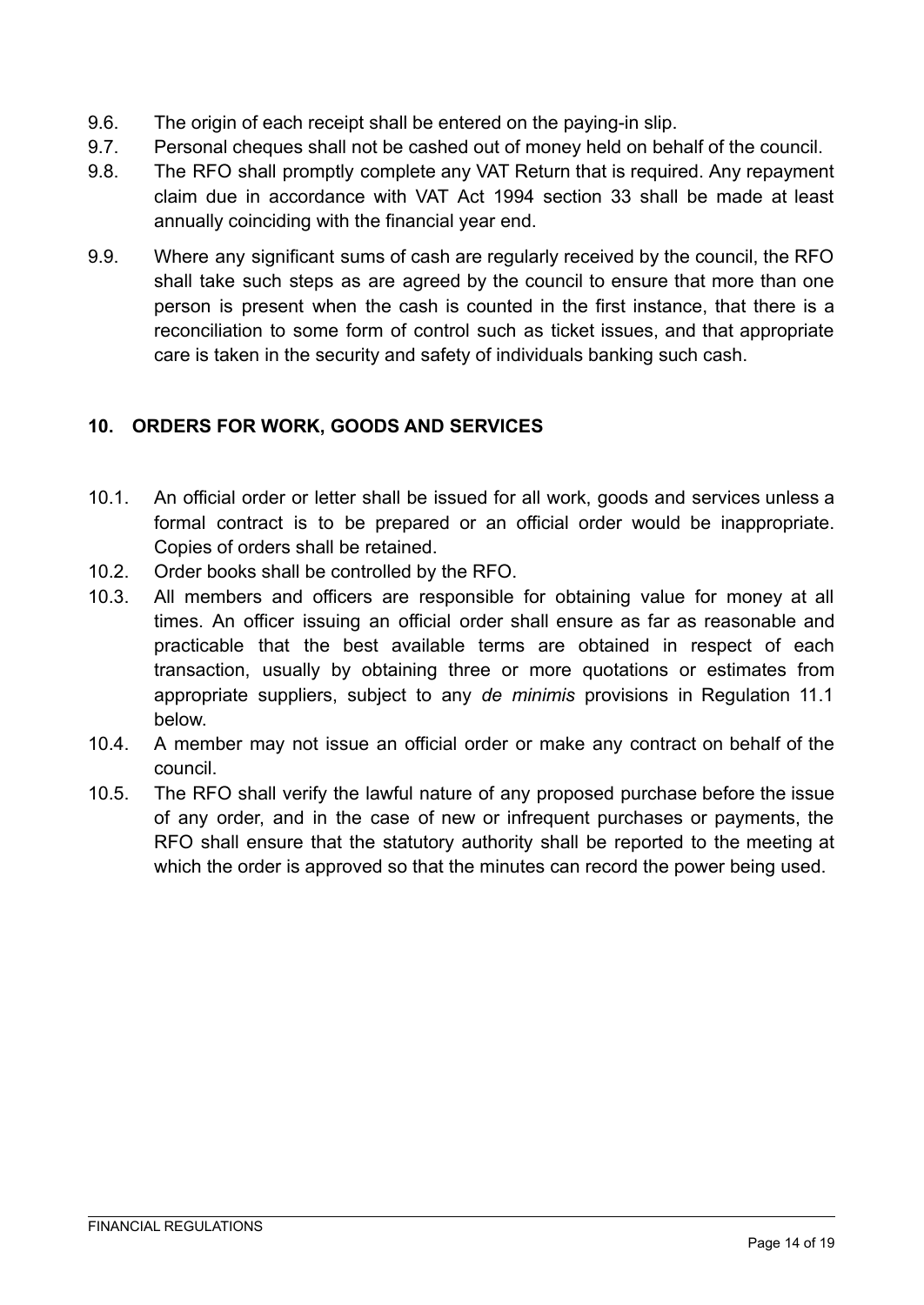### **11. CONTRACTS**

- 11.1. Procedures as to contracts are laid down as follows:
	- a. Every contract shall comply with these financial regulations, and no exceptions shall be made otherwise than in an emergency provided that this regulation need not apply to contracts which relate to items (i) to (vi) below:
		- i. for the supply of gas, electricity, water, sewerage and telephone services;
		- ii. for specialist services such as are provided by solicitors, accountants, surveyors and planning consultants;
		- iii. for work to be executed or goods or materials to be supplied which consist of repairs to or parts for existing machinery or equipment or plant;
		- iv. for work to be executed or goods or materials to be supplied which constitute an extension of an existing contract by the council;
		- v. for additional audit work of the external auditor up to an estimated value of £500 (in excess of this sum the Clerk and RFO shall act after consultation with the Chairman and Vice Chairman of council); and
		- vi. for goods or materials proposed to be purchased which are proprietary articles and / or are only sold at a fixed price.
	- b. Where the council intends to procure or award a public supply contract, public service contract or public works contract as defined by The Public Contracts Regulations 2015 ("the Regulations") which is valued at £25,000 or more, the council shall comply with the relevant requirements of the  $Regulations<sup>1</sup>$ .
	- c. The full requirements of The Regulations, as applicable, shall be followed in respect of the tendering and award of a public supply contract, public service contract or public works contract which exceed thresholds in The Regulations set by the Public Contracts Directive 2014/24/EU (which may change from time to time)<sup>2</sup>.
	- d. When applications are made to waive financial regulations relating to contracts to enable a price to be negotiated without competition the reason shall be embodied in a recommendation to the council.
	- e. Such invitation to tender shall state the general nature of the intended contract and the Clerk shall obtain the necessary technical assistance to prepare a specification in appropriate cases. The invitation shall in addition state that tenders must be addressed to the Clerk in the ordinary course of post. Each tendering firm shall be supplied with a specifically marked

<sup>&</sup>lt;sup>1</sup> The Regulations require councils to use the Contracts Finder website to advertise contract opportunities,

<sup>2</sup> Thresholds currently applicable are: set out the procedures to be followed in awarding new contracts and to publicise the award of new contracts

a. For public supply and public service contracts 209,000 Euros (£189,330)

b. For public works contracts 5,225,000 Euros (£4,733,252)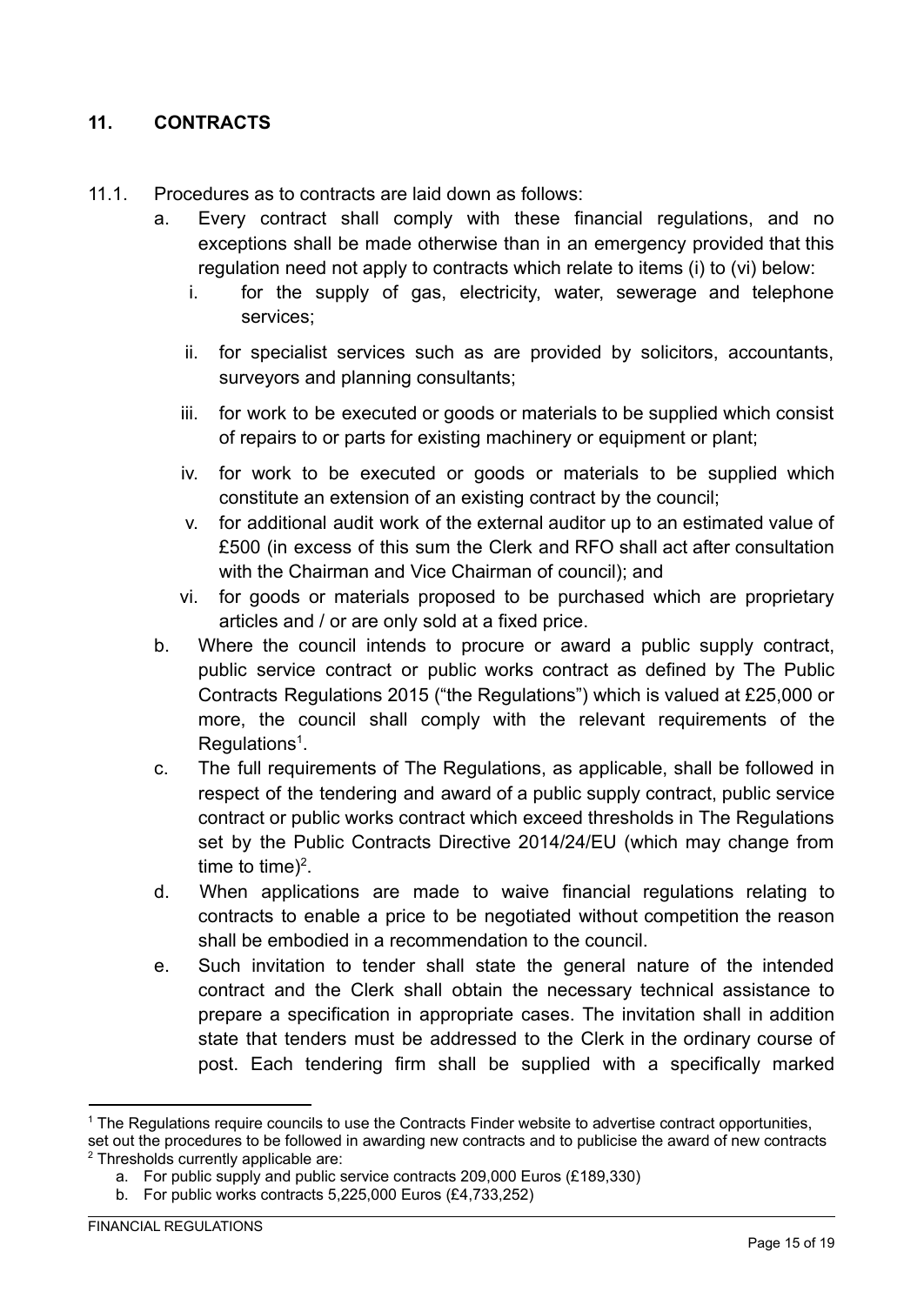envelope in which the tender is to be sealed and remain sealed until the prescribed date for opening tenders for that contract.

- f. All sealed tenders shall be opened at the same time on the prescribed date by the Clerk in the presence of at least one member of council.
- g. Any invitation to tender issued under this regulation shall be subject to Standing Order 36 and shall refer to the terms of the Bribery Act 2010.
- h. When it is to enter into a contract of less than £25,000 in value for the supply of goods or materials or for the execution of works or specialist services other than such goods, materials, works or specialist services as are excepted as set out in paragraph (a) the Clerk or RFO shall obtain 3 quotations (priced descriptions of the proposed supply); where the value is below £3,000 and above £100 the Clerk or RFO shall strive to obtain 3 estimates. Otherwise, Regulation 10.3 above shall apply.
- i. The council shall not be obliged to accept the lowest or any tender, quote or estimate.
- j. Should it occur that the council, or duly delegated committee, does not accept any tender, quote or estimate, the work is not allocated and the council requires further pricing, provided that the specification does not change, no person shall be permitted to submit a later tender, estimate or quote who was present when the original decision making process was being undertaken.

# **12. PAYMENTS UNDER CONTRACTS FOR BUILDING OR OTHER CONSTRUCTION WORKS**

- 12.1. Payments on account of the contract sum shall be made within the time specified in the contract by the RFO upon authorised certificates of the architect or other consultants engaged to supervise the contract (subject to any percentage withholding as may be agreed in the particular contract).
- 12.2. Where contracts provide for payment by instalments the RFO shall maintain a record of all such payments. In any case where it is estimated that the total cost of work carried out under a contract, excluding agreed variations, will exceed the contract sum of 5% or more a report shall be submitted to the council.
- 12.3. Any variation to a contract or addition to or omission from a contract must be approved by the council and Clerk to the contractor in writing, the council being informed where the final cost is likely to exceed the financial provision.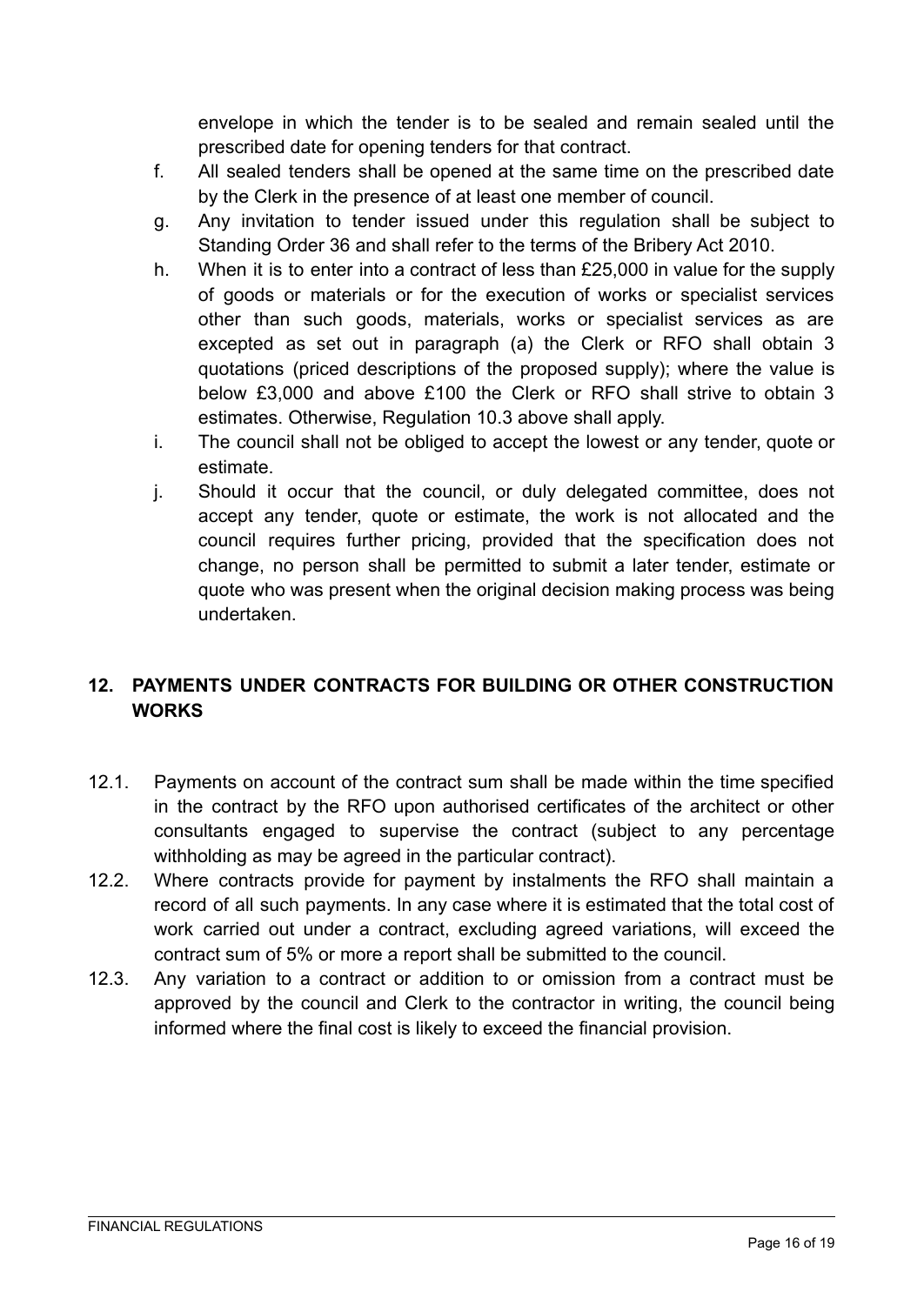### <span id="page-16-0"></span>**13. STORES AND EQUIPMENT**

- 13.1. The officer in charge of each section shall be responsible for the care and custody of stores and equipment in that section.
- 13.2. Delivery notes shall be obtained in respect of all goods received into store or otherwise delivered and goods must be checked as to order and quality at the time delivery is made.
- 13.3. Stocks shall be kept at the minimum levels consistent with operational requirements.
- 13.4. The RFO shall be responsible for periodic checks of stocks and stores at least annually.

### <span id="page-16-1"></span>**14. ASSETS, PROPERTIES AND ESTATES**

- 14.1. The Clerk shall make appropriate arrangements for the custody of all title deeds and Land Registry Certificates of properties held by the council. The RFO shall ensure a record is maintained of all properties held by the council, recording the location, extent, plan, reference, purchase details, nature of the interest, tenancies granted, rents payable and purpose for which held in accordance with Accounts and Audit Regulations.
- 14.2. No tangible moveable property shall be purchased or otherwise acquired, sold, leased or otherwise disposed of, without the authority of the council, together with any other consents required by law, save where the estimated value of any one item of tangible movable property does not exceed £250.
- 14.3. No real property (interests in land) shall be sold, leased or otherwise disposed of without the authority of the council, together with any other consents required by law, In each case a report in writing shall be provided to council in respect of valuation and surveyed condition of the property (including matters such as planning permissions and covenants) together with a proper business case (including an adequate level of consultation with the electorate).
- 14.4. No real property (interests in land) shall be purchased or acquired without the authority of the full council. In each case a report in writing shall be provided to council in respect of valuation and surveyed condition of the property (including matters such as planning permissions and covenants) together with a proper business case (including an adequate level of consultation with the electorate).
- 14.5. Subject only to the limit set in Reg. 14.2 above, no tangible moveable property shall be purchased or acquired without the authority of the full council. In each case a report in writing shall be provided to council with a full business case.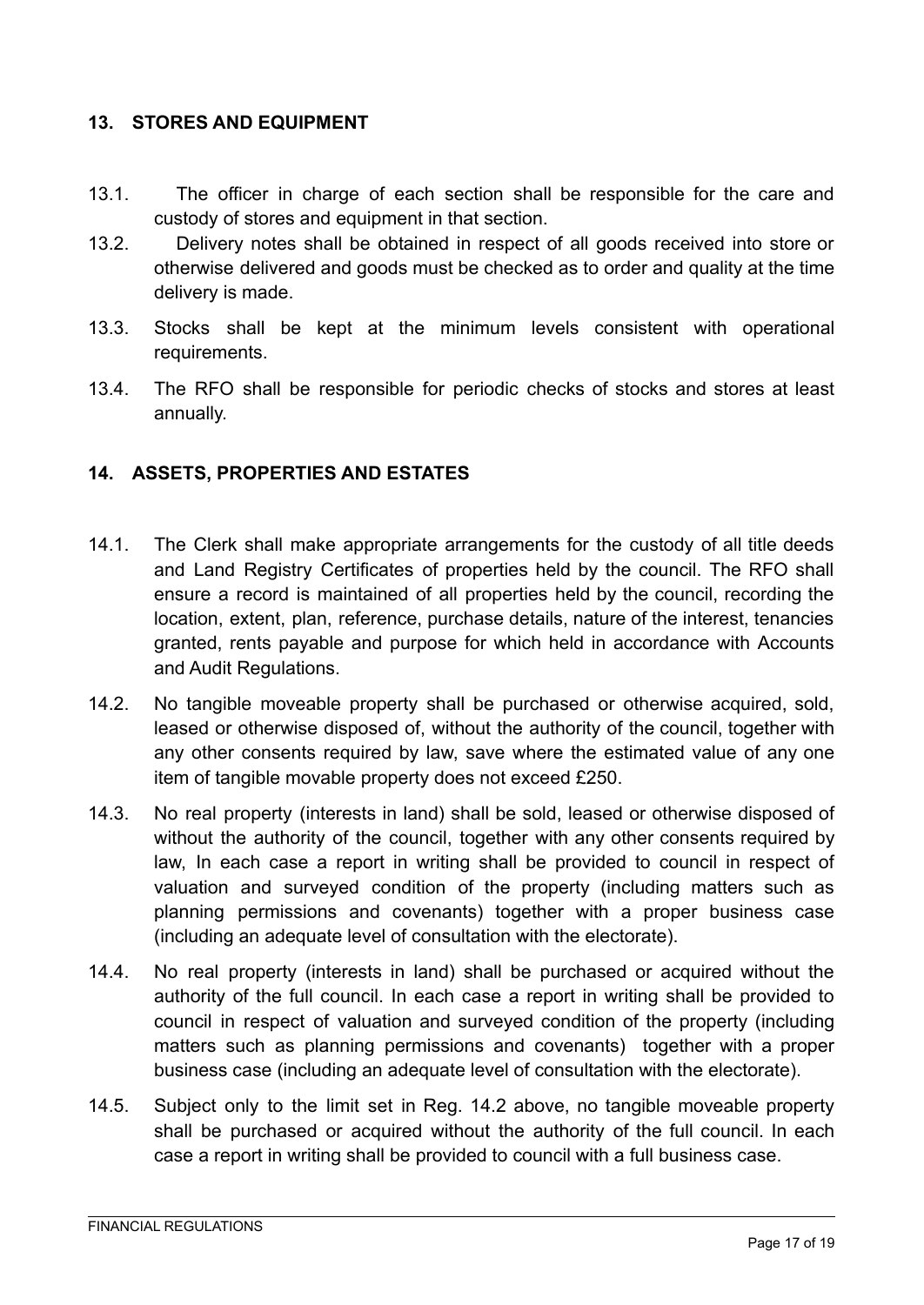14.6. The RFO shall ensure that an appropriate and accurate Register of Assets and Investments is kept up to date. The continued existence of tangible assets shown in the Register shall be verified at least annually, possibly in conjunction with a health and safety inspection of assets.

### <span id="page-17-0"></span>**15. INSURANCE**

- 15.1. Following the annual risk assessment (per Financial Regulation 16), the RFO shall effect all insurances and negotiate all claims on the council's insurers.
- 15.2. The RFO shall keep a record of all insurances affected by the council and the property and risks covered thereby and annually review it.
- 15.3. The RFO shall be notified of any loss liability or damage or of any event likely to lead to a claim, and shall report these to council at the next available meeting.
- 15.4. All appropriate members and employees of the council shall be included in a suitable form of security or fidelity guarantee insurance which shall cover the maximum risk exposure as determined annually by the council, or duly delegated committee.

### <span id="page-17-1"></span>**16. RISK MANAGEMENT**

- 16.1. The council is responsible for putting in place arrangements for the management of risk. The Clerk shall prepare, for approval by the council, risk management policy statements in respect of all activities of the council. Risk policy statements and consequential risk management arrangements shall be reviewed by the council at least annually.
- 16.2. When considering any new activity, the Clerk shall prepare a draft risk assessment including risk management proposals for consideration and adoption by the council.

# <span id="page-17-2"></span>**17. SUSPENSION AND REVISION OF FINANCIAL REGULATIONS**

- 17.1. It shall be the duty of the council to review the Financial Regulations of the council from time to time. The Clerk shall make arrangements to monitor changes in legislation or proper practices and shall advise the council of any requirement for a consequential amendment to these financial regulations.
- 17.2. The council may, by resolution of the council duly notified prior to the relevant meeting of council, suspend any part of these Financial Regulations provided that